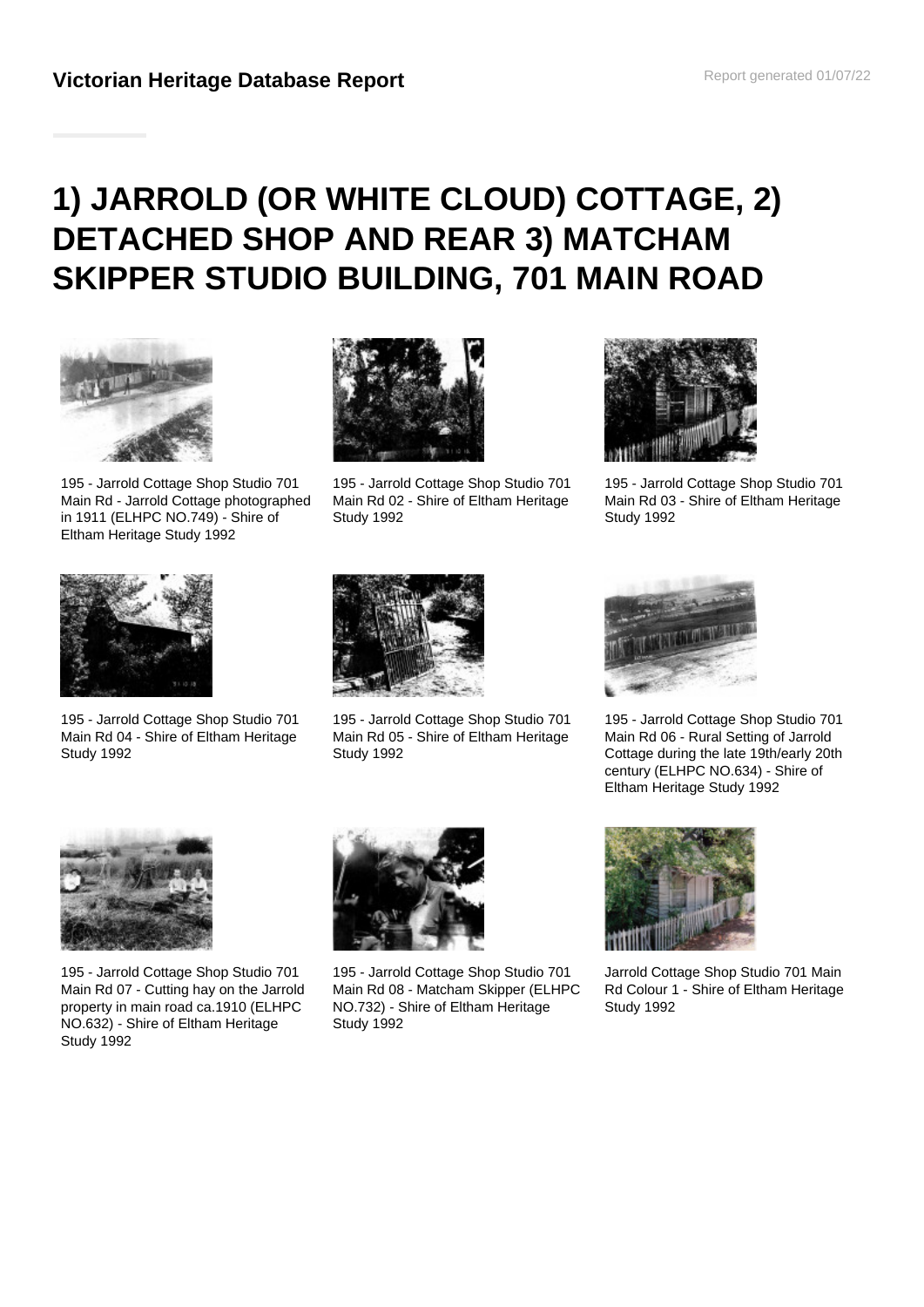

Jarrold Cottage Shop Studio 701 Main Rd Colour 2 - Shire of Eltham Heritage Study 1992



Jarrold Cottage Shop Studio 701 Main Rd Colour 3 - Shire of Eltham Heritage Study 1992



Jarrold Cottage Shop Studio 701 Main Rd Black & amp; White 3 - Shire of Eltham Heritage Study 1992



Jarrold Cottage Shop Studio 701 Main Rd Colour 4 - Shire of Eltham Heritage Study 1992

## **Location**

701 MAIN ROAD ELTHAM, NILLUMBIK SHIRE

**Municipality**

NILLUMBIK SHIRE

# **Level of significance**

Included in Heritage Overlay

## **Heritage Overlay Numbers**

HO121

# **Heritage Listing**

Nillumbik Shire

# **Statement of Significance**

Last updated on - January 7, 2010 REVISED STATEMENT OF SIGNIFICANCE, CONTEXT, 2010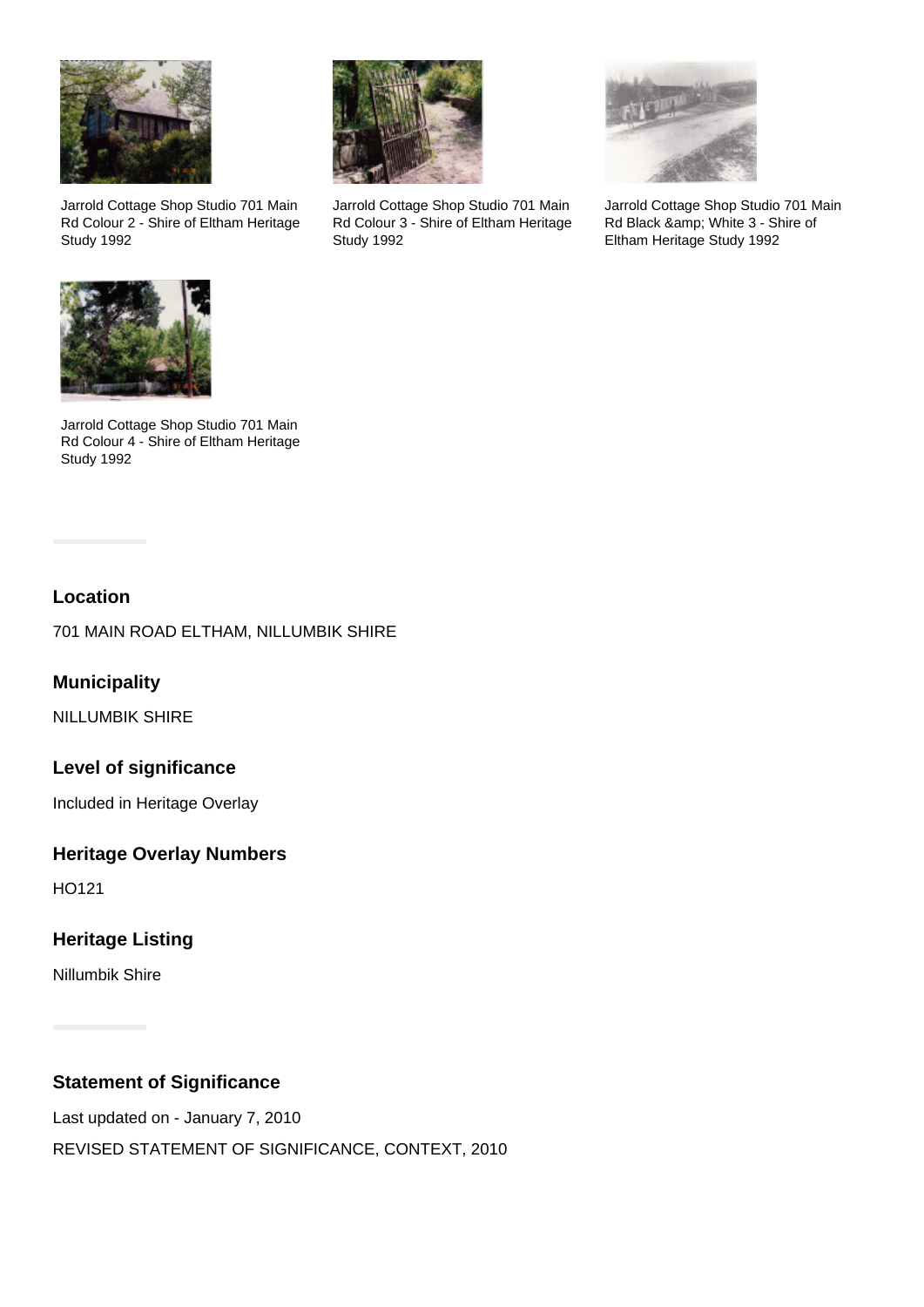#### **What is significant?**

The c1863 cottage, the c1930 boot repair shop and the late 1940s studio (completed in the late 1960s) and the mature exotic site planting and the sites surrounding each building and plant to a radius of 30 metres.

#### **How is it significant?**

The c1863 cottage and 1930 boot repair shop are historically significant to the Shire of Nillumbik.

The 1940s-1960s studio is historically and architecturally significant to the Shire of Nillumbik.

## **Why is it significant?**

The cottage is historically significant because it is connected with the Eltham pioneer, William Jarrold (and the Jarrold family), and with Len Jarrold, who acted as foreman during the construction of the Great Hall at Montsalvat (1938) (HO82). It is also significant because the site is also connected to the Skipper family, a prominent local family of artists, who also played an important role in the establishment of Montsalvat; Matcham Skipper (the renowned sculptor) still occupies the studio adjacent to the cottage (Criterion H). The cottage is historically significant as one of only a small number of nineteenth century dwellings in the area and one of the oldest dwellings in the Shire (Criterion B).

The boot shop is historically significant because it is the only such structure anywhere in the former Shire of Eltham, is strongly associated with the first half of the 20th century when Main Road was a country road, and because it serves as a reminder of the character of Eltham prior to its suburbanisation (Criteria A & B).

The studio is historically significant because it has close ties to the Montsalvat community of artists and is the workplace of the prominent sculptor, Matcham Skipper (Criterion H). The studio is architecturally significant because it is one of the Shire's finest 'Eltham-style' buildings and is unusual in that it is situated on raised posts to avoid flooding by the adjacent Diamond Creek (Criteria B & F).

## **BICK STUDY, 1992**

This modest house, shop and studio have historical significance for their associations with the Jarrolds, one of Eltham's pioneer families of market gardeners and building tradesmen over six decades and from the early 1940s, with the Skippers and other prominent local figures involved in the construction and development of the Montsalvat Artists' Colony. Thekla Jarrold's son, Len, a carpenter, worked at Montsalvat from the beginning and became foreman of works for the splendid 1938 Great Hall. The Skipper family, also involved with Montsalvat, were associated with Jarrold Cottage from 1944 when it was purchased by Lena, wife of Mervyn Skipper and mother of Hatcham, the well known dweller, and the artists, Helen and Sonia Skipper. The cottage is one of the oldest dwellings in the Shire of Eltham and one of the small number of nineteenth century dwellings anywhere in that Municipality. The 1930s one room weatherboard shop is the only such structure anywhere in the Shire and strongly associated with the first half of the 20th century when Main Road was a country road.

| Heritage<br>Study/Consultant | Nillumbik - Shire of Eltham Heritage Study, David Bick, 1992; |
|------------------------------|---------------------------------------------------------------|
| <b>Construction dates</b>    | 1863, 1930, 1940,                                             |
| <b>Hermes Number</b>         | 63575                                                         |
| <b>Property Number</b>       |                                                               |

## **Historical Australian Themes**

## THE ORIGINAL ELTHAM TOWNSHIP

TOWNSHIP DEVELOPMENT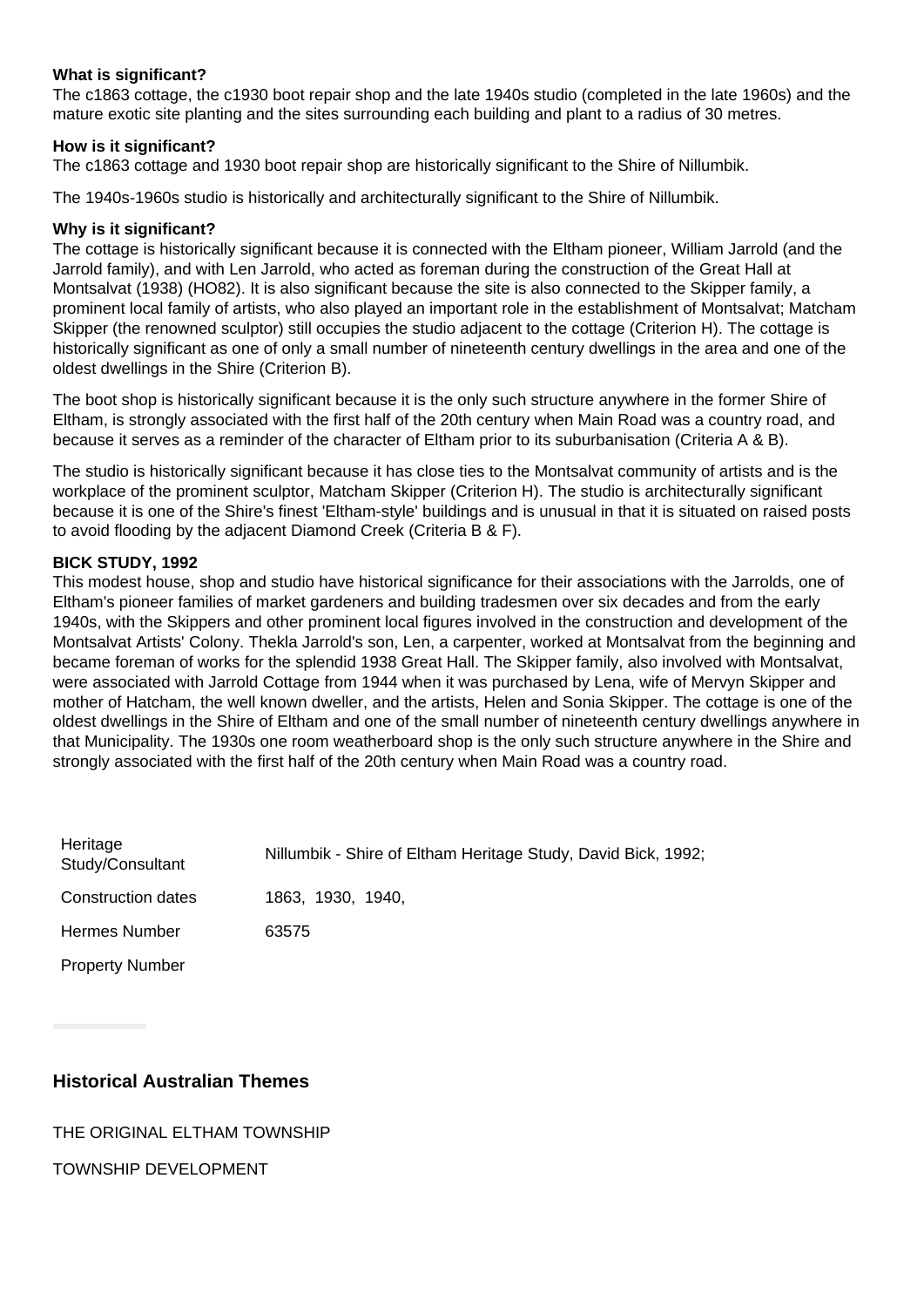## PROMINENT RESIDENTS (SKIPPERS)

3.14.2 Using Australian materials in construction

- 3.19 Marketing and retailing
- 8.10.4 Designing and building fine buildings
- 8.12 Living in and around Australian homes
- 8.14 Living in the country and rural settlements
- 8.10.2 Creating visual arts

## **Physical Description 1**

Cottage.

Style Victorian.

Design standard.

Plan rectangular.

Single storeyed.

Walls timber stud construction, weatherboard clad.

Roof gabled with no eaves, corrugated iron clad. Features are modest size of the cottage, the verandah across the front, the offset front door which was most probably originally in the centre before additions were made, mature exotic site planting and the shop.

Shop

Style Victorian.

Design one-off.

Plan rectangular.

Single storeyed.

Walls timber stud construction, weatherboard clad.

Roof gabled with no eaves, corrugated ironclad. Features are the asymmetrical street elevation with its side four panelled door and multi-pane window, the gabled road facade and the side window.

Skipper Studio

Style Eltham style.

Plan rectangular.

Two/three storeyed.

Walls timber framed with brick infill.

Roof gabled, corrugated iron clad.